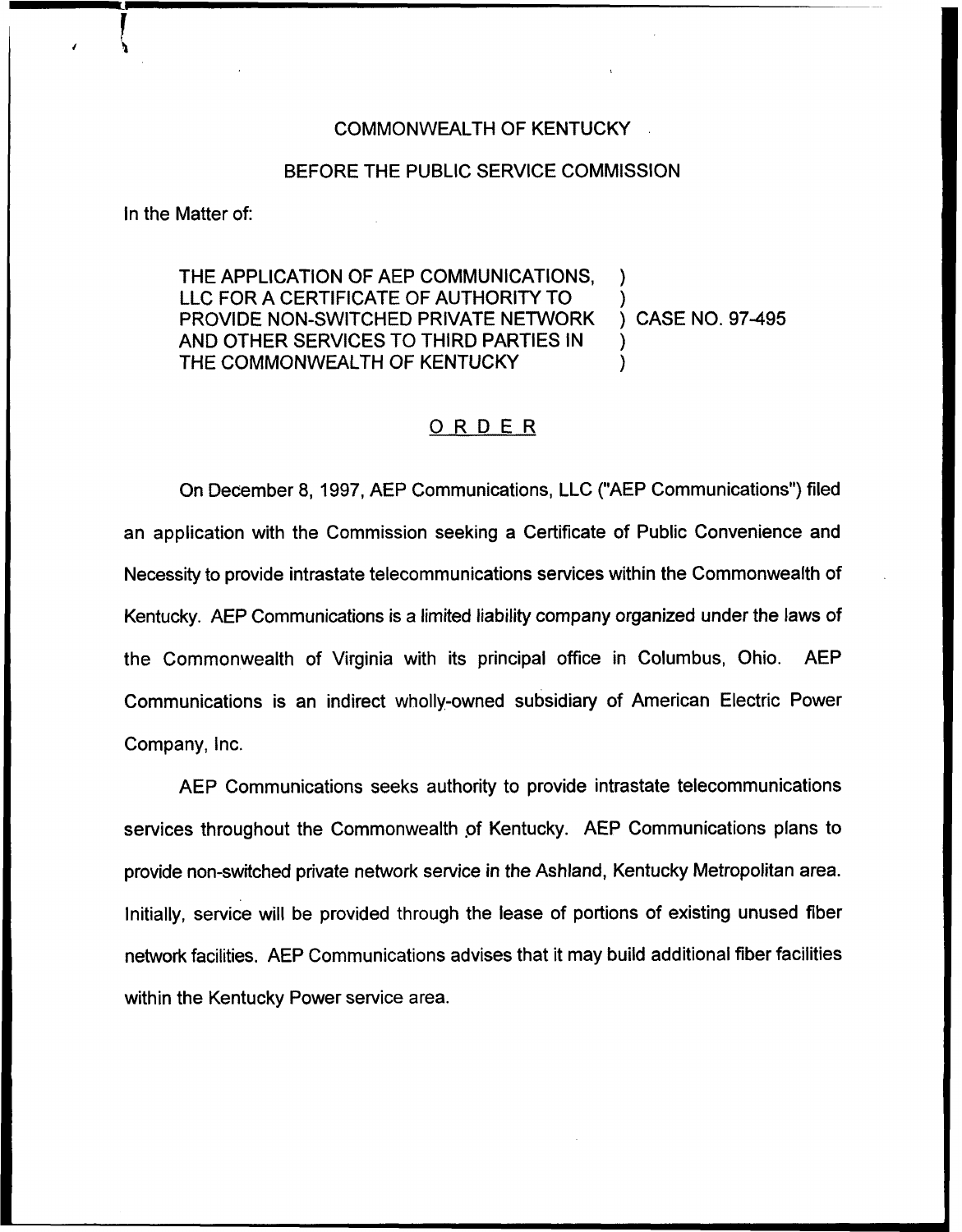On December 8, 1997, AEP Communications submitted its proposed tariff, which is pending Commission review. AEP Communications shall not provide service until its tariff is approved.

Pursuant to Section 253 of the Telecommunications Act of 1996, AEP Communications may not offer local exchange service until it completes negotiations with incumbent local exchange carriers and the resulting agreements have been submitted to and approved by the Commission.

AEP Communications has demonstrated its financial, managerial and technical capability to provide utility service. The Commission finds that AEP Communications should be authorized to provide intrastate telecommunications services within the Commonwealth of Kentucky, as described in this Order and AEP application.

The Commission, having considered the evidence of record and being otherwise sufficiently advised, HEREBY ORDERS that:

 $1<sub>1</sub>$ AEP Communications is granted authority to provide intrastate telecommunications services within the Commonwealth of Kentucky.

2. AEP Communications shall not provide service prior to Commission approval of its tariff.

 $-2-$